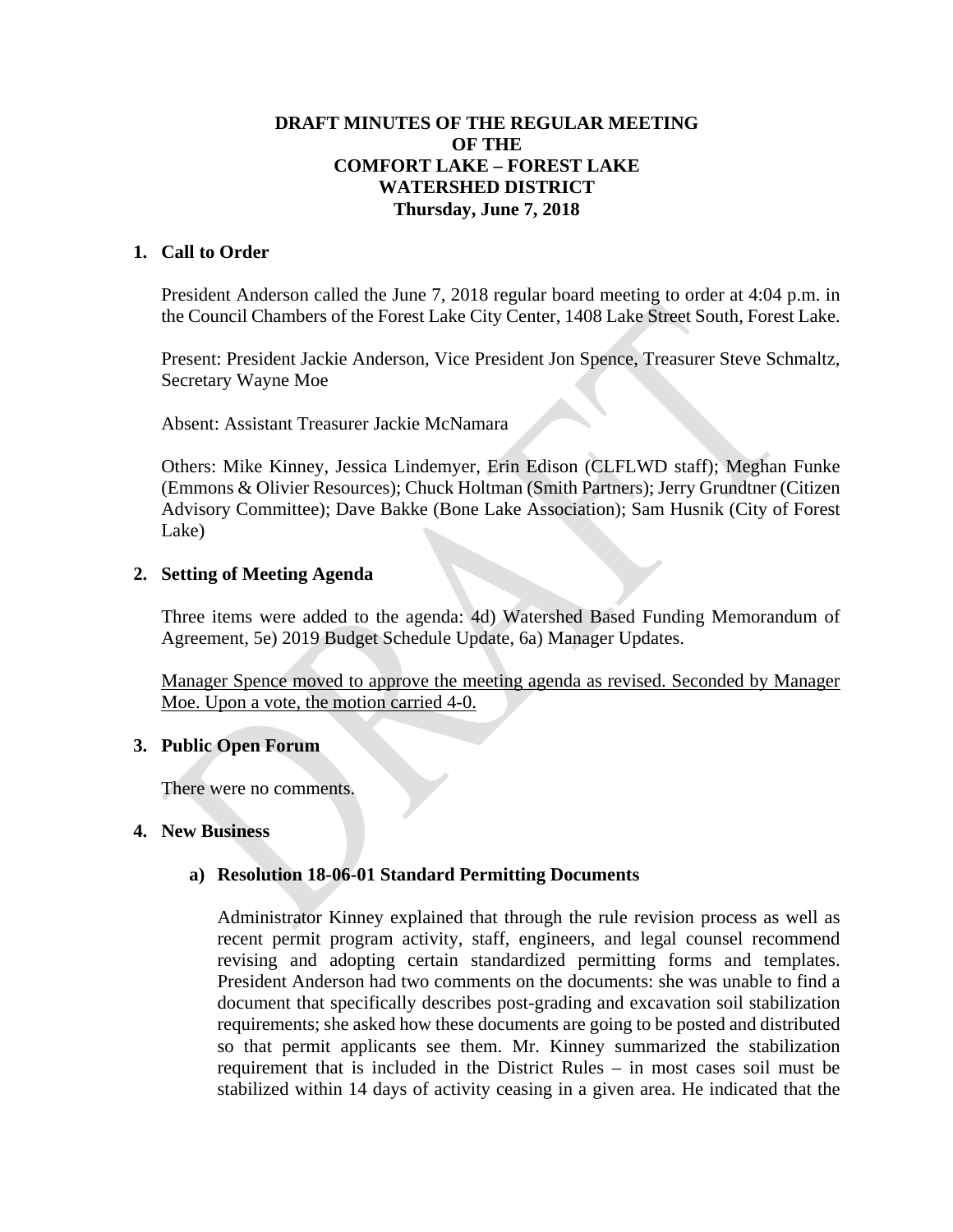standard forms will be available on the District website, they will be sent electronically to permit applicants/inquirers, and hard copies will be available at the District office for those who stop by. An application exhibit checklist is also available online and at the office, though it is not included in the standard permitting forms and templates packet since it is more of a guidance document than a form. There was further discussion about the soil stabilization requirements. President Anderson asked staff to consider adding a memo to the standard permitting documents packet that highlights the soil stabilization requirements; the other managers concurred. She expressed concern about the soil stabilization noncompliance at the Woods on Comfort Lake construction site. Mr. Kinney indicated that staff has already prepared a simple guidance document for erosion and sediment control, and can add more specific soil stabilization language from the rules into that.

Manager Moe moved to adopt resolution 18-06-01. Seconded by Manager Spence. Upon a roll call vote, the motion carried 4-0.

| <b>Manager</b>   | Ave | <b>Nay</b> | <b>Absent</b> |
|------------------|-----|------------|---------------|
| Jackie Anderson  |     |            |               |
| Jackie McNamara  |     |            |               |
| Wayne Moe        |     |            |               |
| Stephen Schmaltz |     |            |               |
| Jon Spence       |     |            |               |

#### **b) Appointment of New Citizen Advisory Committee Member**

Mr. Kinney explained that the applicant, Jen Oknich, is a new resident and lake association member on Bone Lake. She is a former manager on the board of the Ramsey Washington Metro Watershed District.

President Anderson moved to appoint Jen Oknich to serve on the Citizens' Advisory Committee. Seconded by Manager Schmaltz. Upon a vote, the motion carried 4-0.

#### **c) Bone Lake Drained Wetlands Contracting Authority**

Mr. Kinney summarized the wetland restoration project and associated FY17 Clean Water Fund grant. The District is working cooperatively with Washington Conservation District (WCD) on this project. Of the six wetlands identified for the project, three are currently in the process of moving forward with landowner agreements and design. Some of the wetlands have multiple landowners surrounding them, therefore there may be up to 22 different landowner agreements for the entire project. Mr. Kinney also noted that, though WCD has been the main contact for landowner outreach, the project agreements must be executed directly between the landowners and CLFLWD. He recommended that the Board authorize the Administrator to execute these agreements in order to streamline the process. It was clarified that the six wetland restoration sites were identified through the 2014 Drained Wetland Inventory that the Chisago Soil and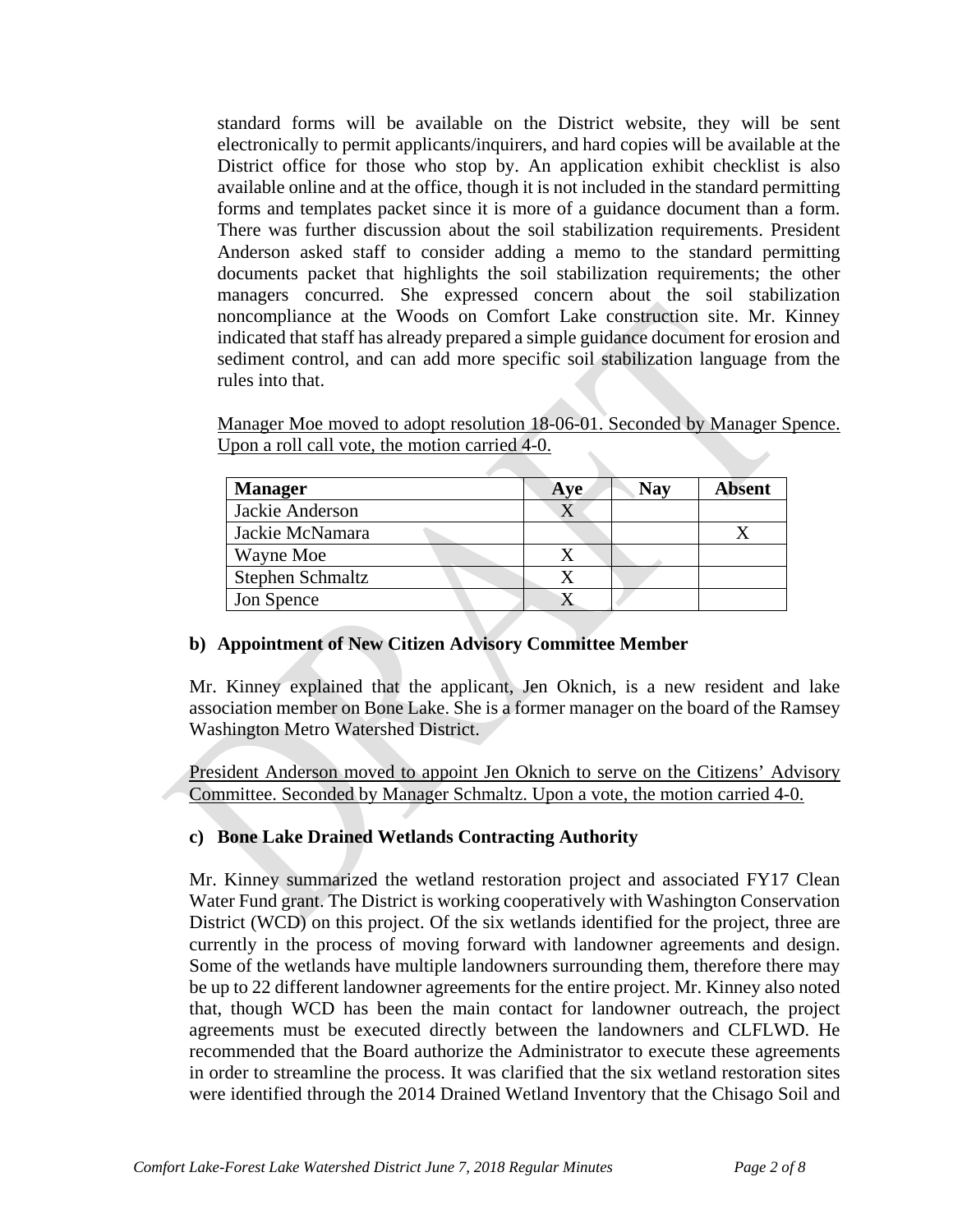Water Conservation District performed for the CLFLWD. This is a different project than the ongoing Bone Lake Rural Subwatershed Assessment Prioritization project that is focusing on agricultural practices. There was discussion about the wetland locations, number of surrounding landowners, and estimated nutrient loading to Bone Lake.

Manager Moe moved to authorize the District Administrator to enter into agreements, upon review of legal counsel, with landowners in order to complete the Bone Lake Partially Drained Wetland Restoration Project. Seconded by Manager Spence.

Discussion: President Anderson requested that staff send out a map of the wetland projects to the Board and post on the District's website. Mr. Kinney noted that the estimated phosphorus reductions will be added to the map as well.

Upon a vote, the motion carried 4-0.

## **d) Memorandum of Agreement**

As part of the One Watershed-One Plan (1W1P) initiative, organizations within metroarea counties are participating in a Watershed Based Funding (WBF) pilot grant program this year. Mr. Kinney and some CLFLWD board members have been attending meetings and participating in recent discussions for this program. For this first round, organizations such as watershed districts, soil and water conservation districts, and municipalities will be allotted an equal share of their county's allocated dollar amount, which was assigned by percentage of area. Washington County was allocated \$787,600. The participating organizations in Washington County will each receive \$78,760. In order to receive this funding, the District needs to execute the Memorandum of Agreement.

Manager Schmaltz moved to authorize the Board President and Administrator to sign the Watershed-Based Funding MOA, and delegate authority to the Administrator to submit the proposed project list to Washington Conservation District. Seconded by Manager Moe. Upon a vote, the motion carried 4-0.

#### **5. Old Business**

#### **a) 2017 Water Monitoring Report – Final**

Manager Moe moved to accept the 2017 CLFLWD Monitoring Summary Report prepared by the Washington Conservation District. Seconded by Manager Spence. Upon a vote, the motion carried 4-0.

### **b) 3rd Lake Pond Project Update**

Mr. Kinney explained that at the March 22<sup>nd</sup> meeting, the Board authorized up to \$11,695 for the Prairie Restoration Inc. (PRI) buffer establishment work. The original PRI scope of work was based on early spring estimates when snow still covered the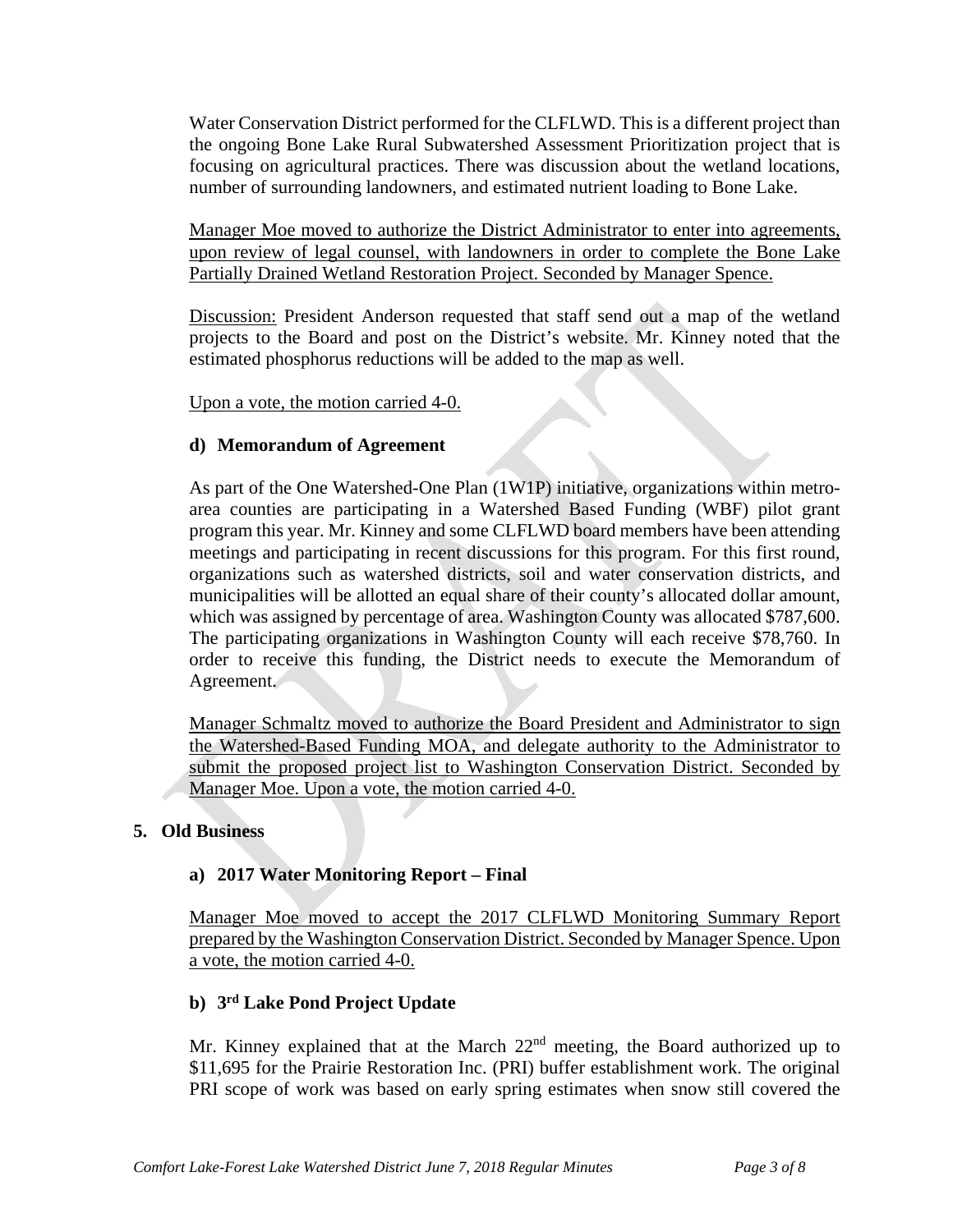ground. Staff has since been out to the site since snowmelt, and observed that more work on the buffer needs to be done than originally anticipated. As such, PRI is working on revising its scope of work to account for the increased need. Mr. Kinney described the dimensions and scope of the proposed work. He expected that the cost for PRI to complete this new scope will be almost twice the approved amount. There was consensus that the Board would await the final revised scope of work from PRI before authorizing additional expenditures beyond what was already approved.

### **c) One Watershed-One Plan Update**

Mr. Kinney explained that, as part of the Watershed Based Funding process, the CLFLWD needs to submit a proposed project list for which its allocated WBF dollars (\$78,760) would be used. Staff was informed that the county board wishes to prioritize projects within county borders or that at least improve water flowing into the county. Staff has identified two projects from the CLFLWD Watershed Management Plan (WMP) to be submitted for consideration – Forest Lake Diagnostic Study Implementation (code 5228B in the WMP) and Washington Judicial Ditch 6 Improvement Implementation (code 5228K in the WMP). In relation to the 1W1P work plan implementation process, Mr. Kinney explained that Watershed Assistant Jessica Lindemyer has already begun work, attending meetings and setting up the Lower St. Croix 1W1P website. On June  $12<sup>th</sup>$  the planning committee will select a plan writing consultant to assist with the process.

## **d) District Office Space**

Manager Schmaltz compiled four options for the District's office space once its current lease expires.

- Option 1: Renew current lease. If pursuing this option, the District would need to review its projected number of staff to ensure the current space can accommodate any growth.
- Option 2: Find a new, existing location that meets our space needs.
- Option 3: Build a new customized office building, financed by CLFLWD.
- Option 4: Same as option 3, but find an investor to fund the new building space in return for a long-term lease with CLFLWD.

It is estimated that the District will need to have office space for 5-6 full time permanent employees and 2 seasonal technicians each year. The current space could potentially meet those requirements if some renovations were made. Manager Schmaltz suggested that renewing the current lease could be the simplest and least costly option, so long as the renovations aren't overly expensive. The other three options could potentially be more difficult and costly. He recommended that the next step be for Manager McNamara to reach out to the current landlord and begin discussions about the possibility of lease renewal, as she had previously expressed a willingness to do so. There was discussion about the renovations and other options. There was agreement that Managers Schmaltz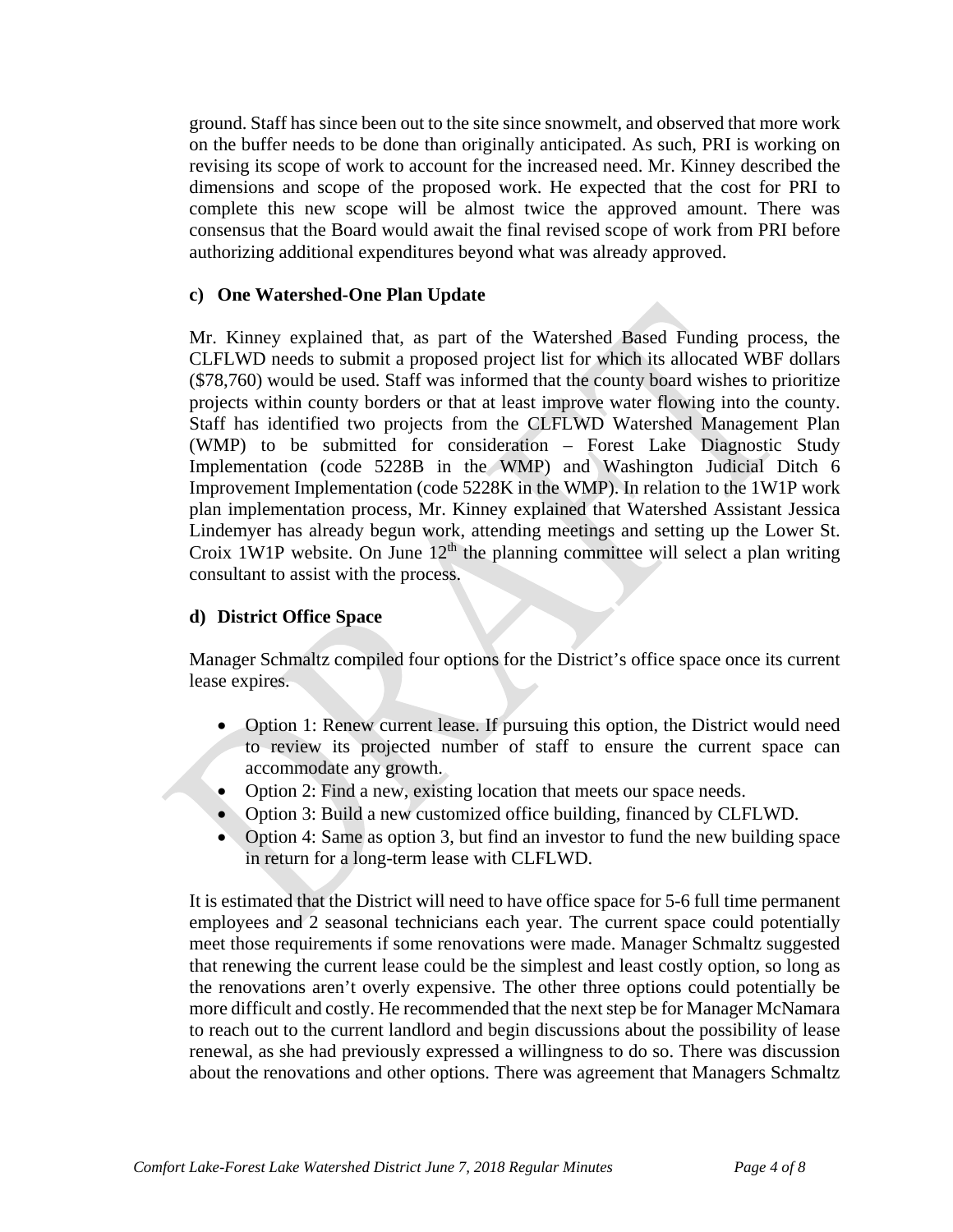and McNamara would continue to gather information and move forward with discussions with the landlord.

## **e) 2019 Budget Schedule**

Administrator Kinney explained that District staff has prepared the framework for the 2019 budget. He requested direction from the Board regarding the budget board meeting schedule and the desired level of detail of Board involvement in the budget development process. Mr. Kinney described plans for hiring additional staff which may include a part-time engineer who previously worked with the District through EOR, as well as a full-time Program Manager who would ideally have 5-10 years of experience.

There was discussion regarding the Performance Review and Assessment Program (PRAP) progress evaluation table. President Anderson stressed the importance of using tools such as the PRAP to gauge progress toward the goals and objectives outlined in the Watershed Management Plan (WMP). Manager Schmaltz expressed that there is a need for more targeted prioritization beyond the level of detail provided in the District's WMP. He recommended that the managers each separately write down a general list of prioritization guidelines and compare at a future board meeting.

President Anderson stressed the importance of water monitoring and assessments on a two to three-year cycle in order to keep new projects in the pipeline. Managers Schmaltz and Anderson agreed that there should be several projects in line at any given time so that there is little downtime between projects. President Anderson expressed that the WMP is one way that the District communicates to the public what it promises to do. Through adaptive management, sometimes those projects change because of new information being received. She expressed that she was uncomfortable with the idea of some projects in the WMP not being implemented. Manager Spence noted that the District's adaptive management process has both added and eliminated items from the District's planned activities. He explained that adaptive management modifies the capital improvement plan for the better because it allows the District to focus its money on the best projects. Monitoring is a crucial element of understanding progress toward the goals and promises made in the WMP. President Anderson agreed that the Board should focus on developing a broad policy guidance for the budget process. The Board should also focus mainly on setting a target total budget amount and then let staff fill in the specific projects and programs for Board review and discussion.

President Anderson expressed that it is very important to her that the District is moving forward on the Comfort Lake and Little Comfort Lake subwatershed districts. She expressed concern for degrading water quality in those two lakes compared to other lakes in the District, enforcement of the District's permitting program to prevent erosion and sedimentation, and implementation of the District's agricultural and municipal BMP cost-share programs. President Anderson indicated that she finds the idea of waiting several years to implement projects for Comfort Lake and Little Comfort Lake disagreeable. She expressed that, when the District adds a big project like Washington Judicial Ditch 6, it shouldn't be taking away from an existing project, and that the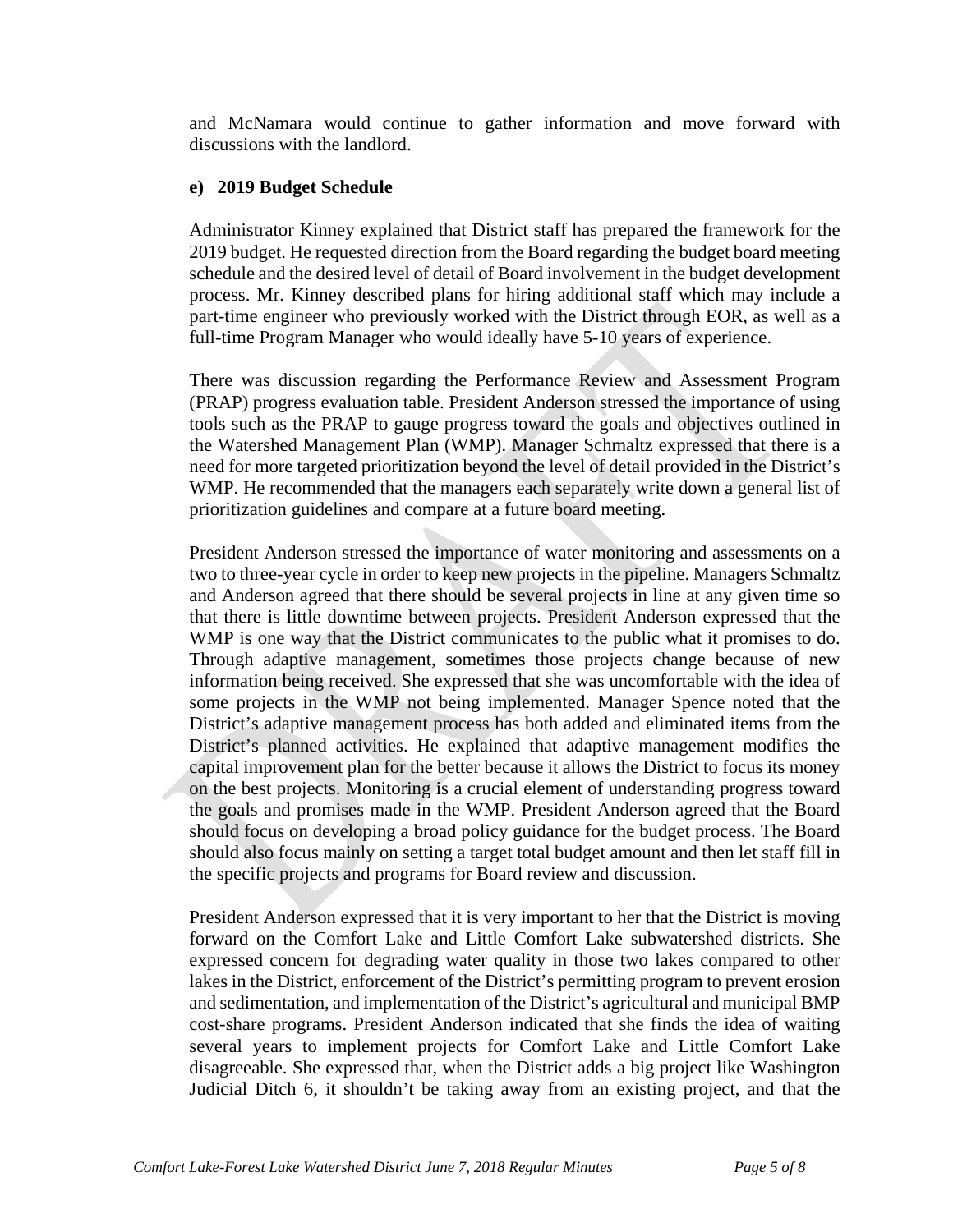District should be willing to fund that additional item so that it's not taking away from other projects that are in the WMP.

President Anderson summarized the board's direction to have staff continue with a preliminary budget framework that adheres to the WMP and reflects the staff needs to complete the work, and then to present that to the Board at the next meeting. This is essentially starting from the same point that the District has been doing for the past couple years. There was general consensus with this direction.

Administrator Kinney recapped that the Board previously moved to use leftover funds from the less-extensive-than-typical Forest Lake curly-leaf pondweed treatment to fund other AIS activities. Even after funding those other items, there is still projected to be leftover funds from that line item in the budget. He explained the need for a District vehicle to accommodate the amount of field work being performed by staff. He recommended purchasing a four-door half-ton pickup truck, which is sized appropriately for transporting the kayak, weir and fish barrier stop logs, boat launch garbage containers, etc. Mr. Kinney received price quotes and indicated a price estimate of \$30,000.

Manager Moe moved to authorize the District Administrator to enter into an agreement to purchase a District vehicle for an amount not to exceed \$32,000. Seconded by Manager Spence. Upon a vote, the motion carried 4-0.

#### **6. Summary and Approval of Board Direction**

There was discussion regarding several points brought up at past board meetings.

- Keep the public informed as the Shields Lake fish barrier project goes forward: President Anderson clarified that staff should keep the surrounding landowners informed about project progress in order to ensure their understanding of the proposed project. Manager Schmaltz recommended that EMWREP submit a newspaper article about the project.
- CAC discuss and prioritize the Board recommendations for 2018 EMWREP activities: The CAC has discussed this and Chairman, Jerry Grundtner, will present the recommendations at the next board meeting.
- Work on incorporating or shifting the emphasis of the cost-share plant grant to emergent plants rather than native terrestrial plants: It was clarified that the program wouldn't fully shift to only emergent plants, but incorporate emergent plants in addition to terrestrial plants. Plants should be selected on a case-by-case basis in order to implement what makes sense for the specific shoreline.
- Change title and/or include logo on "On the Water" column by EMWREP in Forest Lake times: President Anderson clarified her point that the column should be more specific to what is going on in the CLFLWD, and shouldn't just be general education topics. It should be perceived by the public that that CLFLWD is the main topic. Staff should try to get the District's logo or another photo from the District published next to the column in order to make it clearer that the main focus is the CLFLWD.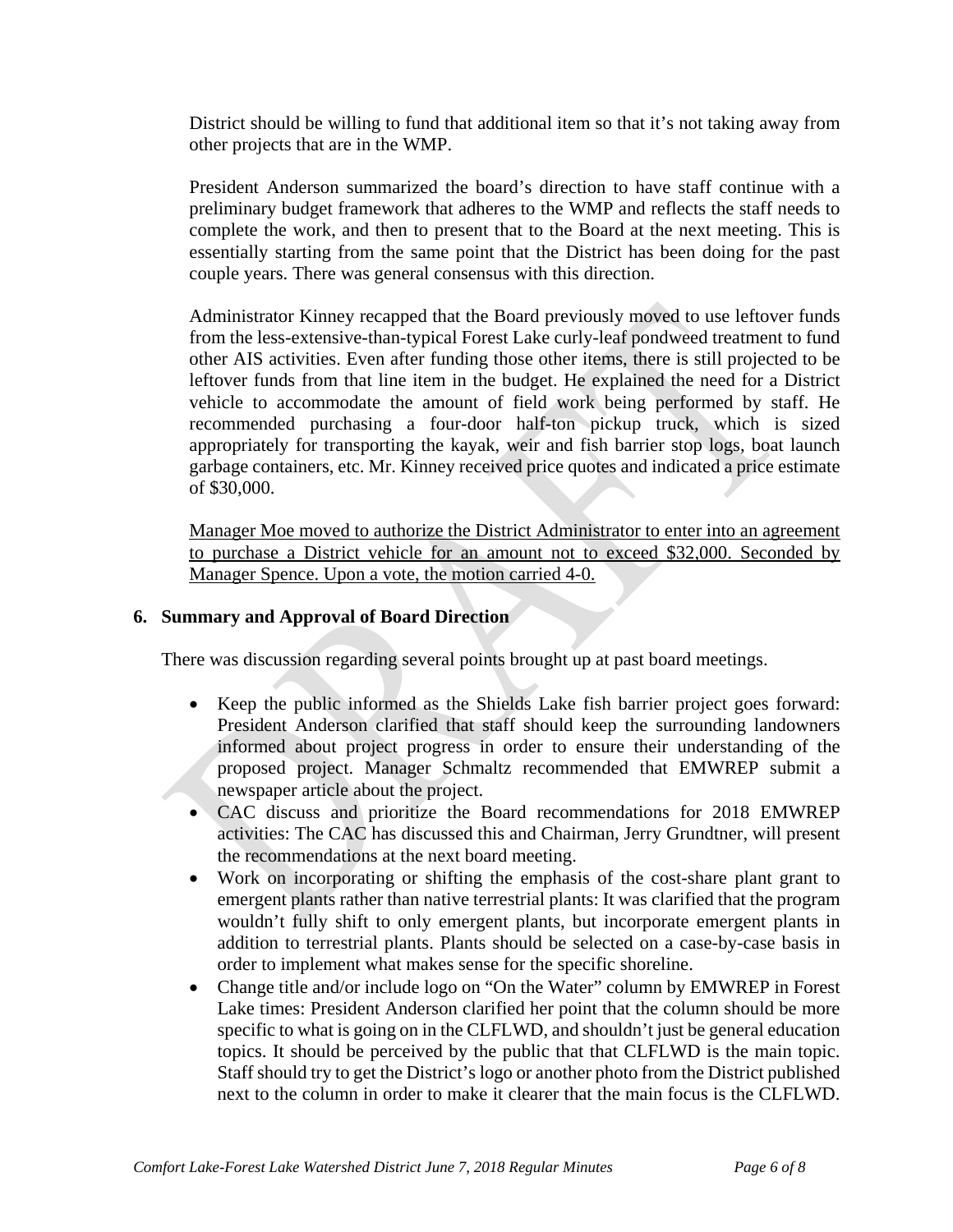President Anderson expressed that Angie Hong is an excellent writer; the problem is that the content should be more tailored to the CLFLWD.

President Anderson expressed that the list of items is helpful and will be useful for keeping track of things moving forward.

## **a) Manager Updates**

Manager Moe reported that the water in Bone Lake is looking good at this time of year compared to previous years. He asked for an update on the cropland rental project just northeast of Bone Lake. Mr. Kinney reported on recent agricultural BMPs on the site including application of lime and planting of a clover cover crop. Despite the planting techniques being performed appropriately, the seed has not yet begun to grow. The seed provider is currently researching potential problems with the seed that could be causing this issue. He noted that the pH levels of the soil were excessively low, so more lime may need to be applied in order to make the soil less acidic. Past over-application of nitrogen fertilizer is a potential cause of low pH. President Anderson and Manager Moe expressed concern about the exposed soil on the site. President Anderson expressed that the site should be managed in accordance with the District's erosion control rule requirements. Mr. Kinney explained that the soil in its current condition is not as erodible as tilled earth, but it is still less than ideal. There was discussion about costs to implement temporary erosion and sediment control as well as solutions to the pH and seed growth problems.

President Anderson moved to direct Administrator Kinney to work with legal counsel to determine the District's legal responsibility for resolving these issues in a timely manner, and to immediately implement temporary erosion and sediment control BMPs in the meantime. Seconded by Manager Moe. Upon a vote, the motion carried 4-0.

Legal Counsel Holtman noted that the District's erosion control rule requirements do not apply to agricultural land uses; only to development and redevelopment activity. Therefore the erosion control rule wouldn't be applicable to this site. Though, the District may still choose to set a good example by implementing good soil retention practices.

Manager Schmaltz reported that roadway reconstruction and culvert replacement is occurring on Hayward Avenue in Forest Lake. He expressed that this may be an opportunity to work with the City to treat stormwater runoff flowing through this location.

President Anderson had multiple updates. She has been in communication with Chisago County, on behalf of the Comfort Lake Association, about grant funding to treat Eurasian watermilfoil in Comfort Lake with herbicide. She recently had a meeting with WCD District Manager, Jay Riggs, in which she gained a clearer understanding of how the MN buffer law is implemented. She noted that Mr. Riggs is excited for the WCD to work with the CLFLWD on its agricultural BMP program.